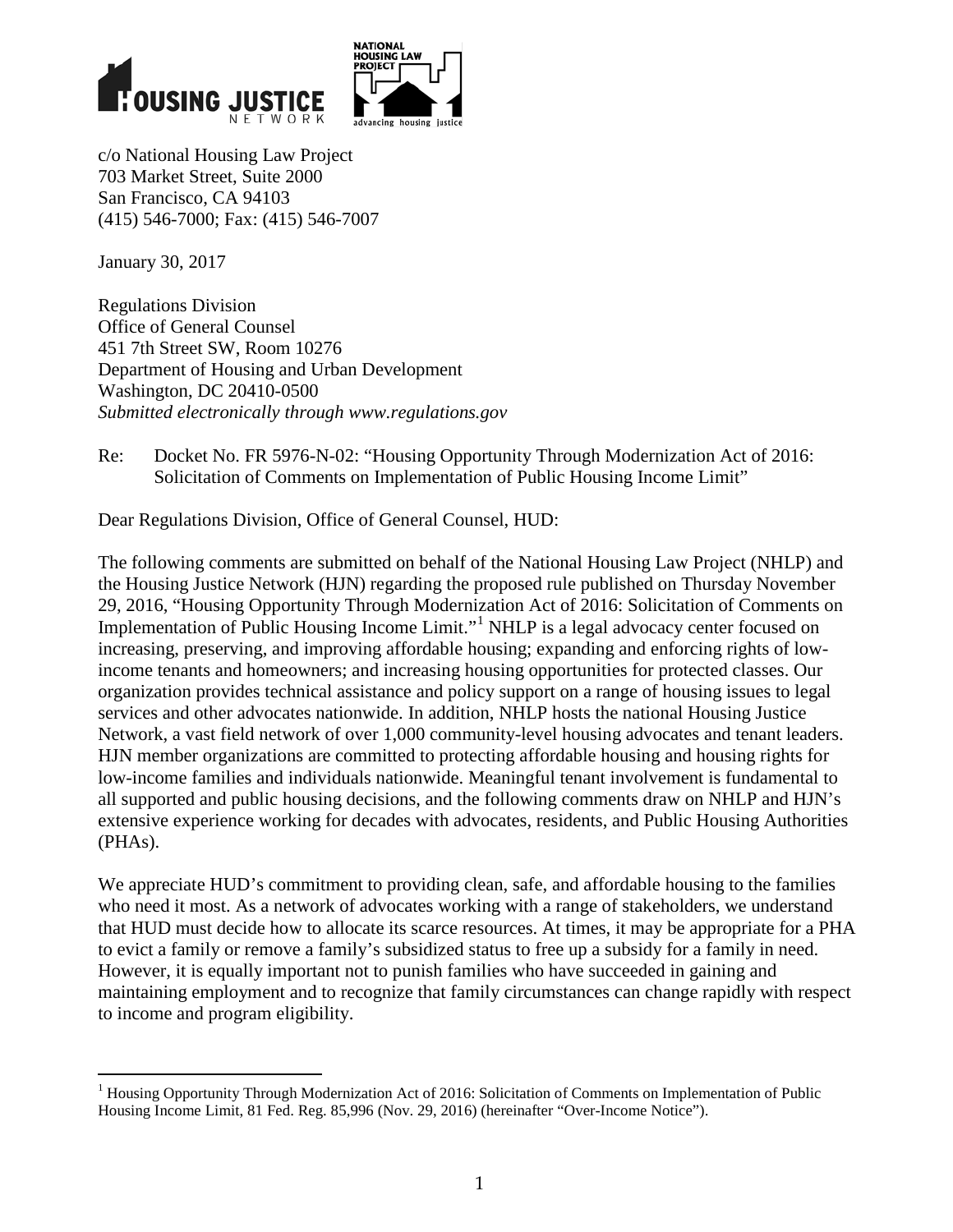In passing the Housing Opportunity Through Modernization Act of 2016 (HOTMA), Congress chose to regulate the treatment of over-income tenants in public housing, yet it left a great deal of discretion to HUD to implement a policy that would authorize PHAs to create local rules that cater to local conditions. HOTMA requires that after a family's income has exceeded 120% of the AMI for two consecutive years, a PHA must either (1) terminate the tenancy or (2) charge the family fair market rent or the amount of monthly subsidy for the unit.<sup>[2](#page-1-0)</sup> **HOTMA** also allows **HUD** to establish income **limitations higher or lower than 120% of AMI (1) for smaller or larger families and (2) because of local construction costs or unusually high or low family incomes, vacancy rates, or rental costs.**[3](#page-1-1) HUD is proposing to use the existing income limits that determine program eligibility to define whether a tenant is over-income at 120% AMI. The existing methodology includes adjustments to account for several factors including local rents.

We support a formula that takes into consideration local housing costs (although we have several suggestions that will improve the methodology as explained in response to question one, below). However, there are several other factors that HUD should consider when adjusting the income-limit. In response to question two below, we provide specific examples of additional factors that should be captured in HUD's methodology, as authorized by HOTMA.

It is important for HUD to remember that in many localities, what is considered "over-income" by HUD will be insufficient income to afford a home in the surrounding private rental market. We offer the following suggestions to avoid the eviction and displacement of vulnerable low-income families.

## **Request for Comments**

## *Question 1: Does the methodology adequately consider local housing costs and make appropriate adjustments for higher housing costs?*

We suggest making changes to two parts of the proposed methodology used to calculate the 120% AMI income limit, which relies on the existing very low-income (VLI) limit. **We recommend changes to the VLI limit** *only* **insofar as it is used as the formula for calculating the 120% AMI income limit for public housing. HUD should not revise the VLI limit methodology for any other purpose.** First, Step 1 of the VLI limit formula should be adjusted to reflect common sense figures used in other HUD programs. In Step 1, 85% of the annualized two-bedroom fair market rent is compared to 35% of the preliminary VLI limit. HUD should increase the annualized two-bedroom FMR from 85% to 100% because doing so follows the expectation that FMRs allow access to 40% or 50% of the rental market in any given area.<sup>[4](#page-1-2)</sup> In addition,  $\overline{HUD}$  should change the very low-income limit from 35% to 30% in order to be consistent with what HUD has determined is a reasonable affordability level for low-income families.<sup>[5](#page-1-3)</sup> Although these minor changes won't dramatically affect the over-income limit, they will (1) make the VLI limit formula more accurately reflect income levels in areas where rental housing costs are unusually high in relation to median income and (2) align the formula with other HUD programs.

Second, in Step 4, HUD should revise the 5% ceiling for changes to income limits. Leaving the

 $\overline{a}$ 

<span id="page-1-1"></span><span id="page-1-0"></span><sup>&</sup>lt;sup>2</sup> 42 U.S.C. § 1437n(a)(5)(A).<br><sup>3</sup> The Housing Opportunity Through Modernization Act (HOTMA), H.R. 3700, Pub. L. 114-210, 130 Stat. 782 (July 29, 2016); 42 U.S.C. Sec 1437n(a)(5)(C). <sup>4</sup> Over-Income Notice at 58,952. <sup>5</sup> *See* 42 U.S.C. Sec. 1437a (The Brooke Amendment).

<span id="page-1-2"></span>

<span id="page-1-3"></span>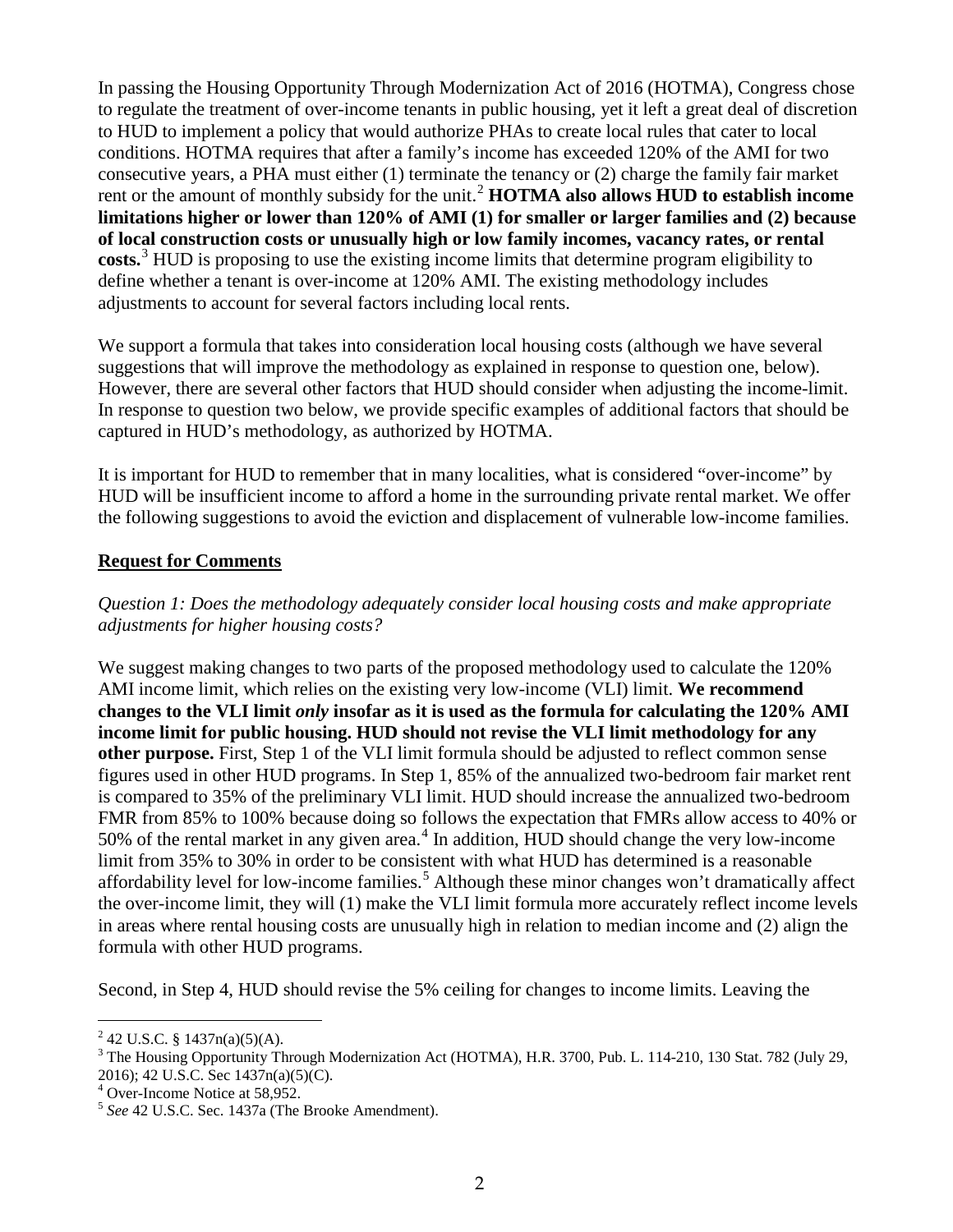ceiling at 5% for increases in the VLI limit will have a negative impact on tenants in jurisdictions that have undertaken rent surveys to gather more accurate data on fair market rents in their areas. Take Alameda County, CA for example. In 2016, Alameda County conducted a rent survey because the HUD-published FMRs did not accurately reflect rents in its heated competitive market. In 2016, 50% of the median income in Alameda County was \$48,600. In Step 1 of the VLI formula, that number is adjusted up by 32%, to \$61,300, using the two-bedroom FMR as determined by the rent survey. This higher income limit represents the challenges that low-income renters in Alameda County's tight and expensive rental market face. In Step 4 of HUD's proposed methodology, however, the income limit is adjusted back down to \$48,750, a 5% increase in the income limit and the maximum amount that would be allowed under HUD's formula. HUD should eliminate the 5% ceiling to account for expensive rental markets.

Importantly, we do not believe that the 5% cap should be eliminated when calculating the VLI limit for other programs. In setting rent levels, for example, the 5% cap is useful in preventing large rent increases for low-income tenants. In contrast, the 5% cap *harms* tenants who would be forced to search for an apartment in a tight market should they meet the 120% AMI income limit for public housing.

Guaranteeing that the VLI limit reflects actual rent conditions in a jurisdiction will ensure that the 120% AMI income limit does not displace individuals and families who might struggle to find housing in an expensive market.

*Question 2: What other factors should HUD consider when determining whether to make adjustments to the income limit? Please provide specific examples of circumstances that are not captured in HUD's proposed methodology.*

Ideally, HUD would require an individualized assessment of each family's income and circumstances prior to termination for being over-income. In the past, HUD has encouraged PHAs to utilize discretion before removing over-income families from public housing.<sup>[6](#page-2-0)</sup> HOTMA authorizes HUD to adjust the 120% income limit based on a variety of factors. We recommend the following revisions to the proposed rule, to be sure the most vulnerable families do not become homeless because of HUD's over-income policy.

**1. Vacancy Rates**: Local vacancy rates and the availability of safe and affordable housing are important external factors that will help a PHA determine whether the family will be successful in finding alternative housing in the private rental market. Congress explicitly authorized HUD to establish a formula that takes vacancy rates into account. In heated housing markets, for example, most families evicted from public housing will find they cannot afford an apartment, even if the family's income is 120% AMI (or higher because of an adjustment in the proposed formula). The unintended result could be displacement of families from their local communities. As HUD recognized in its Small Area FMR methodology, HUD must take into consideration vacancy rates when constructing its methodology to determine which families are over-income.<sup>[7](#page-2-1)</sup>

 $\overline{a}$ 

<span id="page-2-0"></span><sup>&</sup>lt;sup>6</sup> Letter from Lourdes Castro Ramirez, Principal Deputy Assistant Secretary of HUD, to PHAs (September 3, 2015).<br><sup>7</sup> Establishing a More Effective Fair Market Rent System: Using Small Area Fair Markey Rents in the Housin

<span id="page-2-1"></span>Voucher Program Instead of the Current  $50^{th}$  Percentile FMRs,  $81$  Fed. Reg.  $80,567$  (Nov. 16, 2016) at  $80,576$ ; 24 C.F.R. 888.113(c)(v).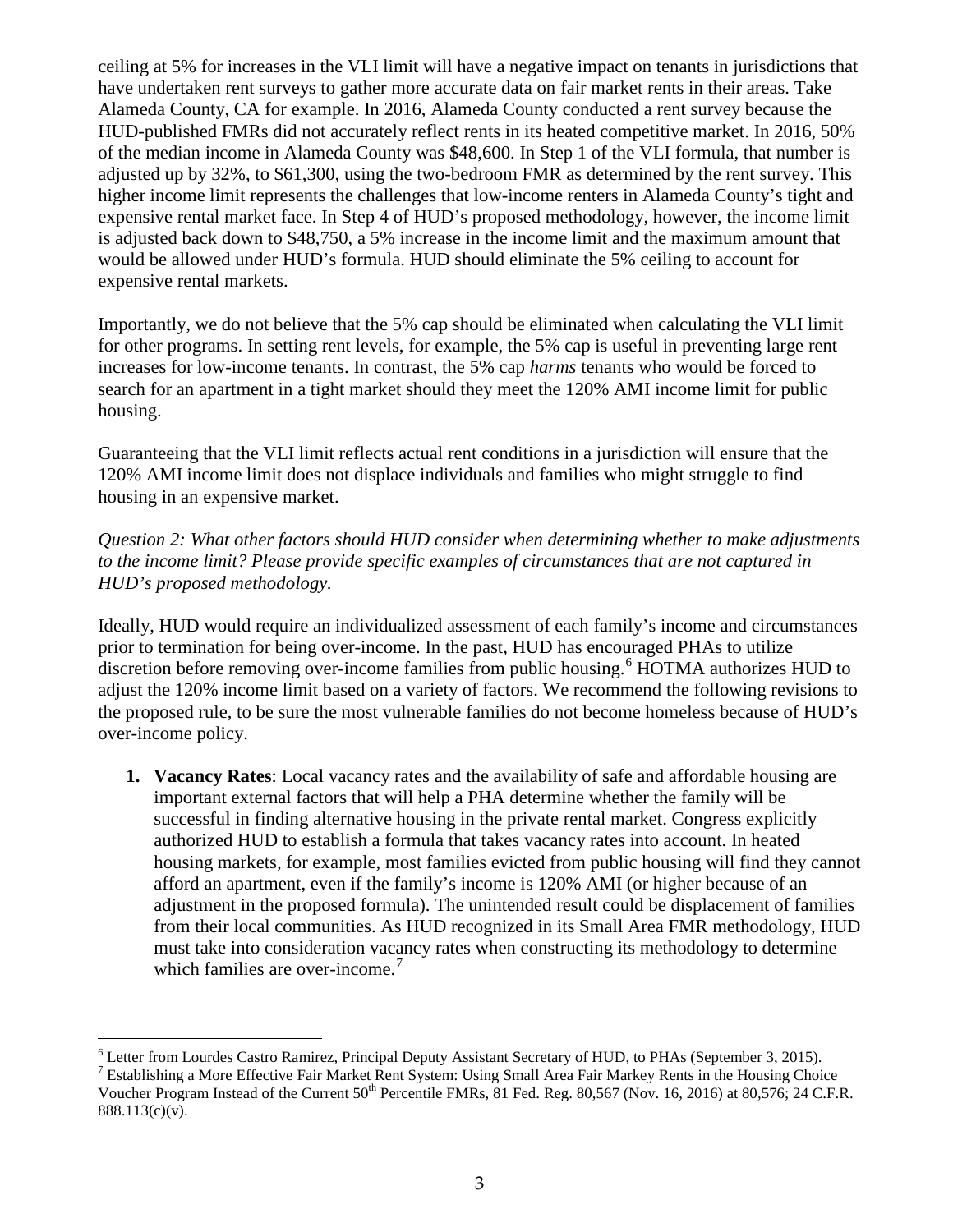**2. Family composition**: Congress authorized HUD to consider adjustments for smaller and larger families.<sup>[8](#page-3-0)</sup> In some cases, larger families with several working members may be making more than 120% AMI, but finding alternative housing to meet the family's needs would be impossible in the private rental market and alternatively, breaking the family up would mean that all members are living at or below the poverty line. HUD should therefore include in its methodology a factor for increasing the income limit for larger families.

In addition, many families deemed "over-income" consist of parents with young adult children that recently entered the job market. Due to the start of a recent job, the family's income increases, often temporarily. Families should not be penalized because an adult child household member begins to work. Many of these adult children leave the household within a few years and the parents again qualify as low-income. There is no social value to evicting families in this situation. In fact, any over-income policy runs the risk of incentivizing parents to evict their adult children and further exacerbates family homelessness. HUD should use its authority to require PHAs to consider family composition in determining whether a family is over-income.

- **3. Exemptions for Families Participating in Self-Sufficiency Programs:** HUD should provide an explicit exemption to over-income rules for families participating in self-sufficiency programs. These programs, such as the Family Self-Sufficiency Program (FSS), were designed to increase the income and savings of participating families. HUD must make clear that the over-income rules will not apply to tenants who are meeting separate and distinct requirements as part of a self-sufficiency program.
- **4. Hardship**: PHAs should be required to consider hardship related to an eviction for being over-income (such as a household member is caring for a relative close to the home or illness of a household member).
- **5. Compliance with Fair Housing Laws**: PHAs are required by federal fair housing laws to provide reasonable accommodations to people with disabilities if moving out of their current public housing unit will have a significant negative impact on his or her health and disability. HUD should consider explicitly requiring compliance with fair housing and civil rights laws in its implementing regulations.

## **Additional Questions for HUD to Consider**

 $\overline{a}$ 

Implementation of an over-income policy will impact HUD's other program areas. We urge HUD to consider these issues prior to drafting final regulations.

- 1. **Streamlining**: Every HUD program has a different rule on over-income families. HUD should try to streamline the policy for the various programs.
- 2. **Mixed Finance Buildings:** We urge HUD to consider how an over-income policy would affect tenants in mixed finance buildings such as a public housing property that receives tax credit. Given that a vast amount of the public housing stock is being redeveloped through

<span id="page-3-0"></span> $8$  The Housing Opportunity Through Modernization Act (HOTMA), H.R. 3700, Pub. L. 114-210, 130 Stat. 782 (July 29, 2016); 42 U.S.C. Sec 1437n(a)(5)(C).